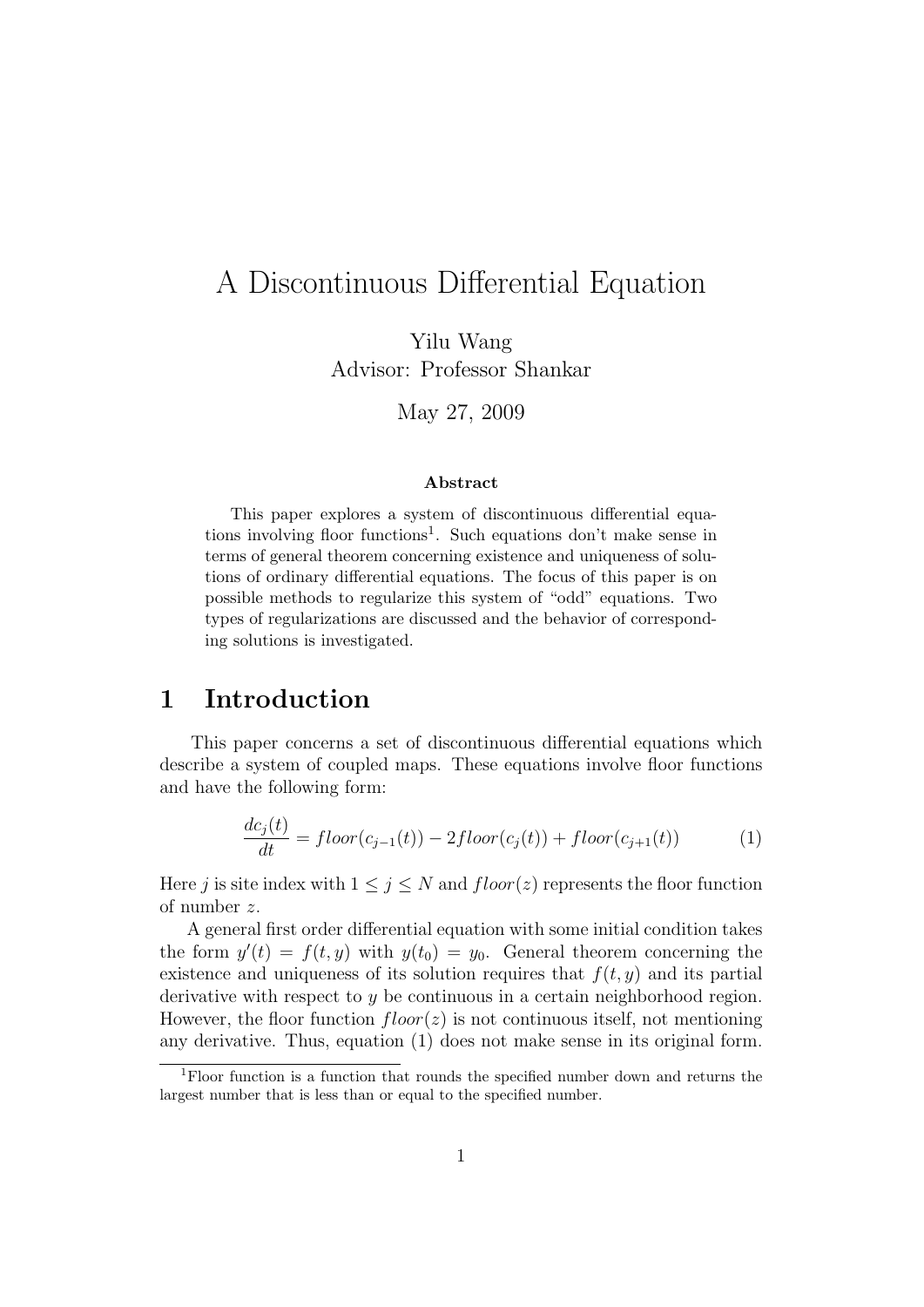Our goal in this paper is to find possible methods to regularize equation (1) such that the equations we have after regularizations do make sense.

The paper is organized as follows. Section 2 shortly reviews the origin of this problem. Section 3 presents the first type of regularization in which we replace the derivative with forward difference. The behavior of the solution is discussed both numerically and analytically. In section 4 we move on to present the second type of regularization in which we use a series of functions to approximate floor function. The behavior of the solution is discussed numerically in this section, and finally in section 5 we present some further questions for this problem.

# 2 Origin of Problem

The following system of equations is used to describe the dynamics of sliding charge-density waves (CDW's):

$$
x_j(\tau + 1) = x_j(\tau) + floor[k \sum_{i(nn)} (x_i(\tau) - x_j(\tau)) + A(\tau)]
$$

Here i and j are site indices,  $\tau$  is time index and the sum is over nearest neighbors. This system of equations describes the evolution of the positions  $x_i$  of N particles in deep periodic potential wells, with nearest neighbor particles connected by springs of spring constant  $k \ll 1$ , in the presence of force impulse  $A(\tau)$ . The floor functions arise because after each pulse every particle falls into the nearest potential minimum [1].

Let  $\tilde{c}_j(\tau) = k \sum_{i(nn)} (x_i(\tau) - x_j(\tau))$  and we obtain a new system of equations in the following form:

$$
\tilde{c}_j(\tau+1) - \tilde{c}_j(\tau) = k \sum_{i(nn)} [floor(\tilde{c}_i(\tau) + A(\tau)) - floor(\tilde{c}_j(\tau) + A(\tau))]
$$

Consider a one-dimensional case with force impulse  $A(\tau) = 0$  and we have:

$$
\tilde{c}_j(\tau+1) - \tilde{c}_j(\tau) = k[floor(\tilde{c}_{j-1}(\tau)) - 2floor(\tilde{c}_j(\tau)) + floor(\tilde{c}_{j+1}(\tau))]
$$

Furthermore, if we take  $t = \tau * k$  to be rescaled time index and  $\tilde{c}(\tau)$  =  $c(\tau * k) = c(t)$  and we have:

$$
c_j(t + k) - c_j(k) = k[floor(c_{j-1}(t)) - 2floor(c_j(t)) + floor(c_{j+1}(t))]
$$

The limit  $k \to 0$  seems to lead us to our system of equation (1) but before we can do that, one question needs to be answered: does the solution of the previous equation converge in the limit  $k \to 0$ ? This provides us an idea of regularizing the system of equations (1).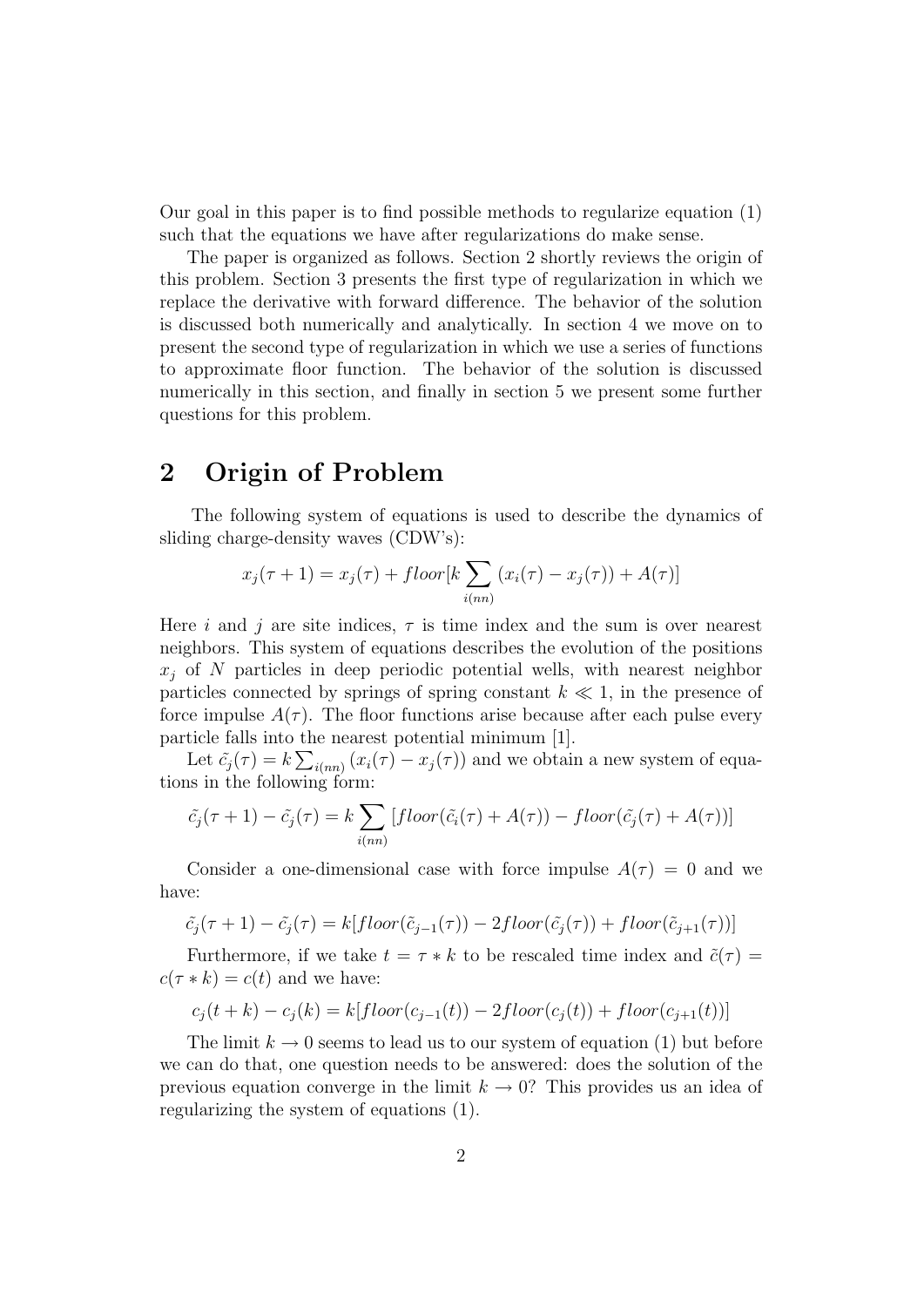### 3 Discretization

In this section, we replace the derivative in the left-hand side with forward difference formula and investigate the behavior of the solution both numerically and analytically. Our goal is to show the strong convergence of  $c_j$  as well as the weak convergence of  $floor(c_j)$  in the limit  $k \to 0$ .

Now the problem is expressed as follows:

$$
c_j(t+k) - c_j(k) = k[floor(c_{j-1}(t)) - 2floor(c_j(t)) + floor(c_{j+1}(t))]
$$
 (2)

with fixed boundary conditions:

$$
c_0 = a, c_{N+1} = b \text{ where } a, b \in \aleph \tag{3}
$$

and random initial conditions:

$$
c_j(t=0) = \text{random number}, \ 1 \le j \le N \tag{4}
$$

Due to the special structure of equation (2), we can reduce the boundary conditions (3) to a simpler form. First, let  $l = b - a$  and we can set  $c_0 =$  $0, c_{N+1} = l$  instead of  $c_0 = a, c_{N+1} = b$ . This is because the following transform  $c_i \rightarrow c_i - a$ ,  $0 \le i \le N + 1$  does not change the dynamics of our system<sup>2</sup>. Second, we can furthermore require that  $0 \leq l \leq N$ . The proof is similar: if  $l = p * (N + 1) + q$  with  $0 \le q < N + 1$ , the following transform  $c_i \rightarrow c_i - i * p, 0 \leq i \leq N+1$  does not change the dynamics of the system. To sum up, we can reduce the boundary conditions to the following form:

$$
c_0 = 0, c_{N+1} = l, \text{ with } 0 \le l \le N \tag{5}
$$

We first focus on long-term behavior of solution of equations (2) with initial conditions (4) and boundary conditions (5). We conducted numerical simulations using different combinations of N and l with certain values of  $k$ and observed interesting results.

As shown in figure 1(a) where  $N = 4, l = 4$ , the system seems to reach a stable final state after approximately 12500 steps<sup>3</sup>(the horizontal part in the figure) where  $c_i$  takes the value of an integer (specifically the integer j for  $1 \leq j \leq 4$  in this case). This is not precise if we take a closer look at the last 60 steps of figure 1(a). Figure 1(b) shows that each site  $c_j$  is oscillating

<sup>2</sup>The solution depends on initial conditions. After such transform, each set of initial conditions also needs to be transformed.

<sup>3</sup>One step means one operation on the system of equations (2). Namely, the operation of calculating  $c_i(t + k)$  from  $c_i(t)$  for a given step size k. The number of steps m can be seen as a measure of time  $t = m * k$ .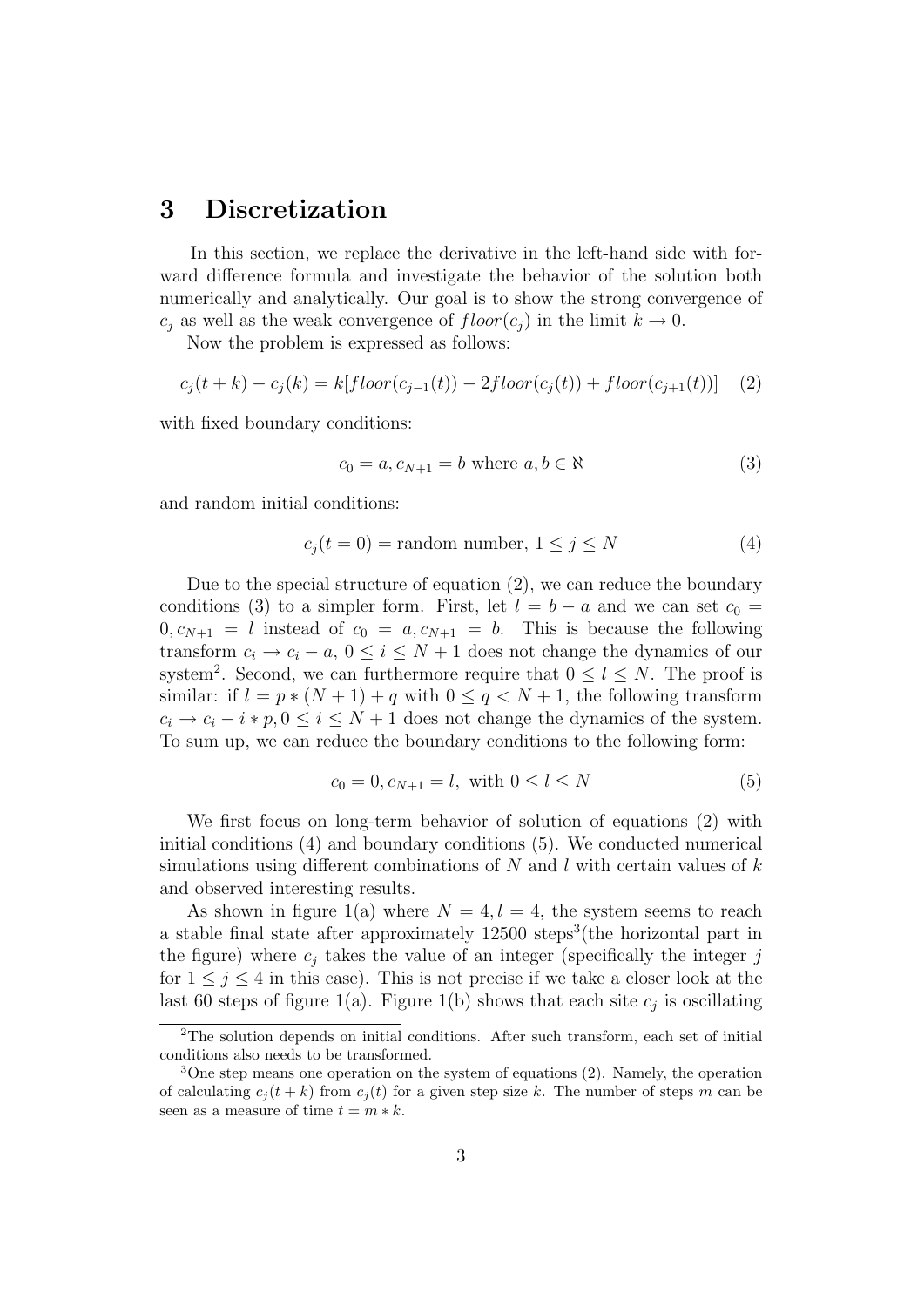

Figure 1: (a) Plot of  $c_j$  versus number of steps for equations (2) with boundary conditions (5) and random initial conditions (4). System parameters are  $k = 0.001, N = 4, l = 4.$  (b) Plot of  $c_j$  versus number of steps for the last 60 steps of (a).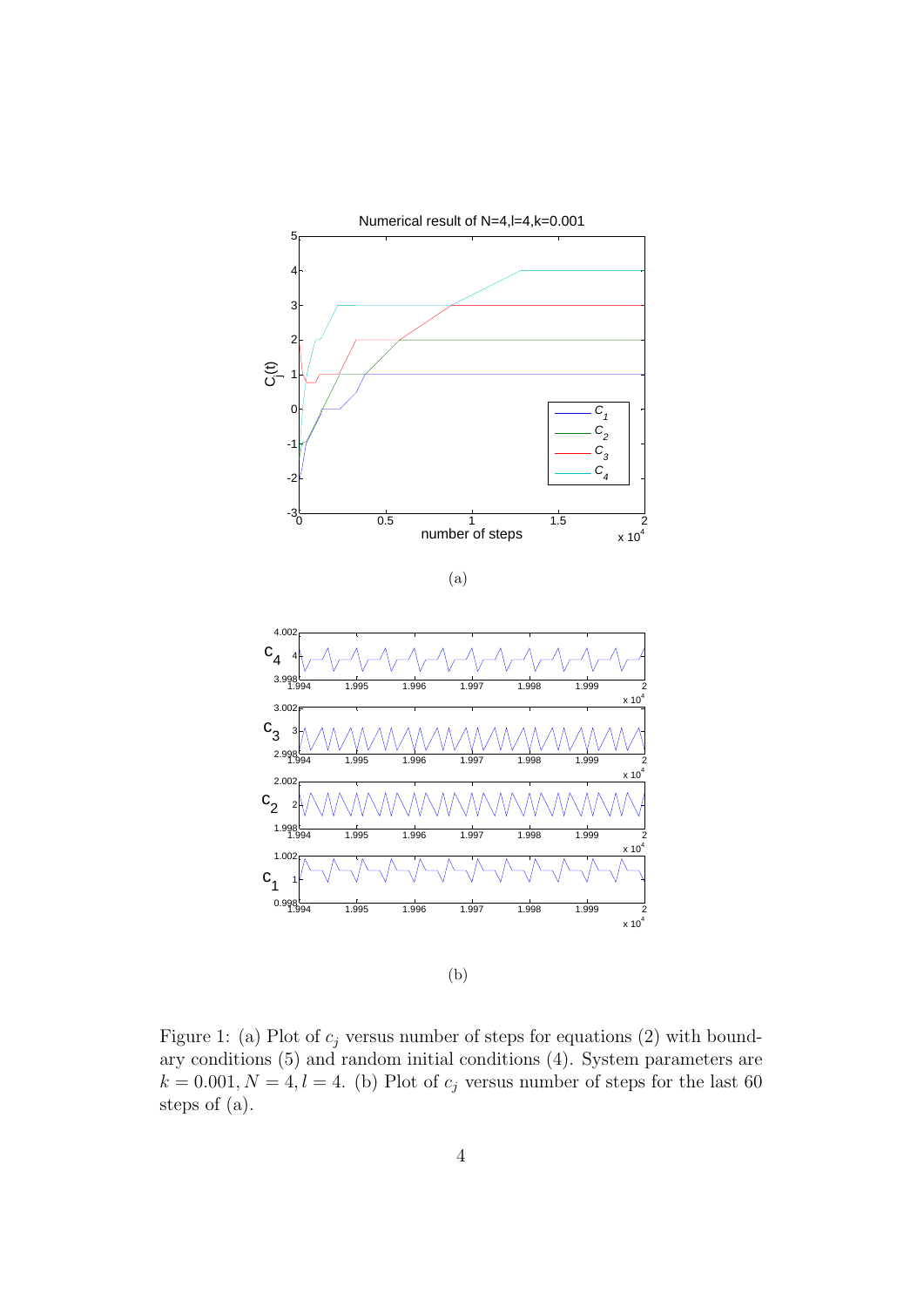around an integer (specifically the integer j for  $1 \leq j \leq 4$  in this case). It means that for each j,  $floor(c_i)$  is also oscillating by taking the values of both j and  $j - 1$  within each cycle of oscillation. The period of the cycle of oscillation<sup>4</sup> is 5 for every site.

 $N = 4, l = 4$  is one of the two typical kinds of combination in the sense that l and  $N+1$  are coprime in this case. Figure 2(a) and 2(b) are numerical results with system parameters  $N = 3, l = 2$ . Note that now l and  $N + 1$ are not coprime any more. As shown in figure  $2(a)$ , in terms of the long-term behavior of solution we still have stable structure after certain number of steps. However, figure 2(b) shows some difference. While  $c_1$  and  $c_3$  are still oscillating around an integer, the value of  $c_2$  is always larger than 1. It means that  $floor(c_2)$  remains unchanged instead of oscillating. The period of cycle is 2 for every site.

Figure 1(a) and 2(a) enable us to calculate the average value of  $floor(c_i)$ in detail. Let  $u_j$  denote the average value of  $floor(c_j)$  over a complete cycle. When  $N = 4, l = 4$ , we have:  $u_1 = \frac{4}{5}$  $\frac{4}{5}$ ,  $u_2 = \frac{8}{5}$  $\frac{8}{5}$ ,  $u_3 = \frac{12}{5}$  $\frac{12}{5}$ ,  $u_4 = \frac{16}{5}$  $\frac{16}{5}$ . When  $N =$  $3, l = 2$ , we have:  $u_1 = \frac{1}{2}$  $\frac{1}{2}$ ,  $u_2 = 1$ ,  $u_3 = \frac{3}{2}$  $\frac{3}{2}$ . Another point worth mentioning is that the amplitude of oscillation in both figure  $1(a)$  and figure  $2(a)$  is 0.002, given that  $k = 0.001$ .

Based on these two cases and other numerical simulations we have conducted, we propose the following conjecture concerning the long-term behavior of solutions of equations (2):

#### Conjecture:

1. Periodic behavior, specifically oscillation<sup>5</sup>, must exist.

2. The period of cycle: suppose  $\frac{l}{N+1}$  can be fully reduced to  $\frac{q}{p}$ , then the period of cycle is p.

3. Average value of  $floor(c_j)$  over a complete cycle:  $\frac{j * l}{N+1}$  for  $1 \le j \le N$ .

4. Pattern of oscillation: (1) If  $\frac{j+l}{N+1}$  is not an integer, then  $c_j$  oscillates around the integer  $floor(\frac{j*l}{N+1}) + 1$  and  $floor(c_j)$  takes the value of both  $floor(\frac{j*l}{N+1})$  and  $floor(\frac{j*l}{N+1}) + 1$ . Otherwise,  $c_j$  oscillates within the interval  $\left(\frac{j+l}{N+1}, \frac{j+l}{N+1}+1\right)$  and  $floor(c_j)$  can only take the value of  $\frac{j+l}{N+1}$ . (2) The amplitude of oscillation is proportional to  $O(k)$  for any site.

It is beneficial to add some remarks. (1) The conjecture is consistent with all the results we have so far. (2) A special case concerning the cycle period is when  $l = 0$ . In this case the period is actually 1 meaning that  $c_i$  stays

<sup>4</sup> in the sense of step number

<sup>5</sup>The special case of a period of 1 also counts as oscillation in this paper.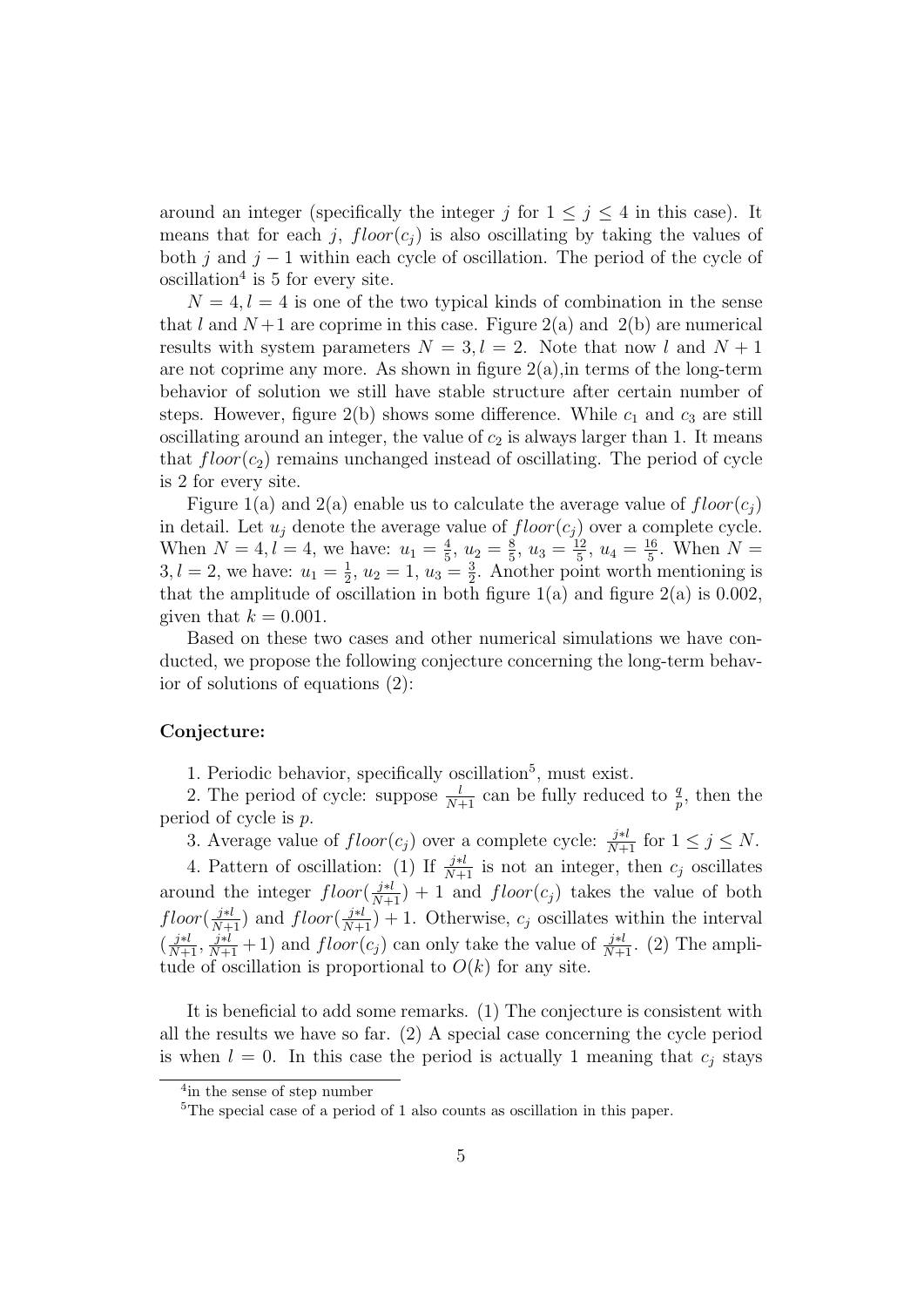

Figure 2: (a) Plot of  $c_j$  versus number of steps for equations (2) with boundary conditions (5) and random initial conditions (4). System parameters are  $k = 0.001, N = 3, l = 2.$  (b) Plot of  $c_j$  versus number of steps for the last 40 steps of (a).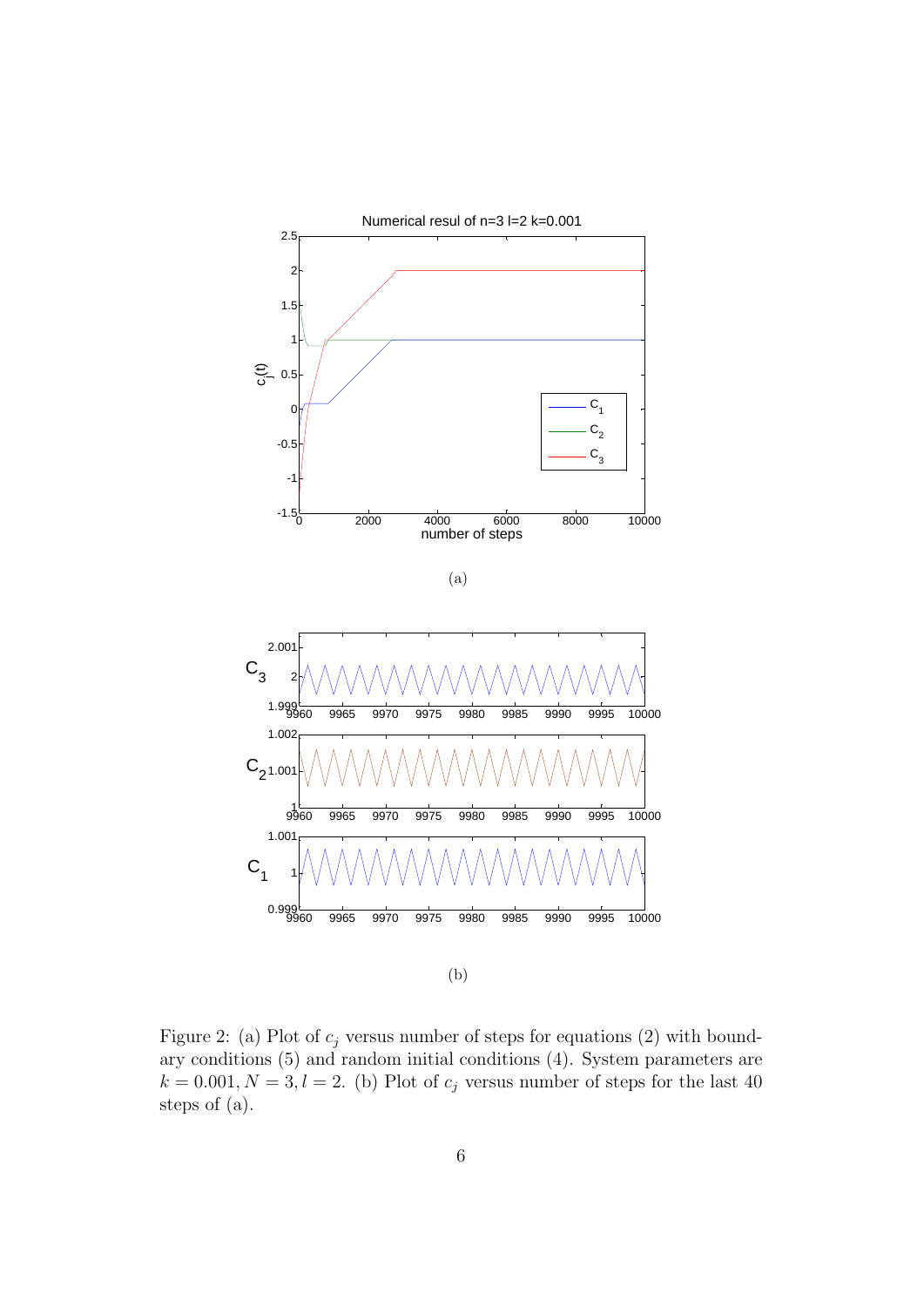constant for each j. We consider this case as a special kind of oscillation in this paper. (3) When  $\frac{j*l}{N+1}$  is an integer,  $c_j$  can stay anywhere within the interval  $\left(\frac{j+l}{N+1}, \frac{j+l}{N+1}+1\right)$ , oscillating or being constant. As an example, consider the simple case with  $N = 1, l = 0$  and  $c_j(0) = c$  where  $c \in (0, 1)$ . (4) Most importantly, the conjecture is independent of the exact value of step size k.

We now move on to an incomplete proof of the conjecture.

Proof of part 1. Part 1 is the theoretical foundation of the whole conjecture. The basic idea of proving part 1 is that the system only has finite number of states<sup>6</sup>. Suppose  $c_{j_0} = \max\{c_j, 1 \leq j \leq N\}$  and  $floor(c_{j_0}) \geq l$ , then  $c_{j_0}$  is non-increasing due to the special structure of equations (2). Similarly, if  $c_{j_1} = \max\{c_j, 1 \leq j \leq N\}$  and  $floor(c_{j_1}) \leq 0$ , then  $c_{j_1}$  is non-decreasing. Therefore, the whole system is bounded by the initial conditions plus the boundary conditions (5). For every j, moreover,  $c_i$  can only change its value by a multiple of  $k$  due to equations (2). As a result, the system can only have a finite number of states and will inevitably return to an old state and start to behave in a periodical way.

Proof of part 3. Suppose the cycle period is p meaning that  $c_i(t+p*k)$  $c_j(t)$  for each j.  $u_j$ , the average value of  $c_j$ , can be expressed as:

$$
u_j = \frac{1}{p} \sum_{i=1}^p floor(c_j(t + i * k)) \quad 1 \le j \le N
$$
 (6)

Sum the equations (2) over a complete cycle and we have:

$$
u_2 + u_0 - 2u_1 = 0
$$
  

$$
u_3 + u_1 - 2u_2 = 0
$$
  
...  

$$
u_{N+1} + u_{N-1} - 2u_N = 0
$$

Note that  $u_0 = 0, u_{N+1} = l$  and the solution of this system of equations is:

$$
u_j = \frac{j * l}{N+1} \quad 1 \le j \le N
$$

Due to the definition (6), it is natural to require that  $p * u_1 = p * \frac{l}{N+1} \in \mathbb{N}$ . Therefore if  $\frac{l}{N+1}$  can be fully reduced to  $\frac{u}{v}$ , p must be a multiple of v. A special case is when  $l = 0$  which does not give any restriction on p. In this case, we can expect a cycle of period 1. Actually, this is also the only case that we may have a cycle of period 1. So far in this paragraph is an

<sup>&</sup>lt;sup>6</sup>A state of the system means a set of numbers  $\{c_j, 1 \leq j \leq N\}$ .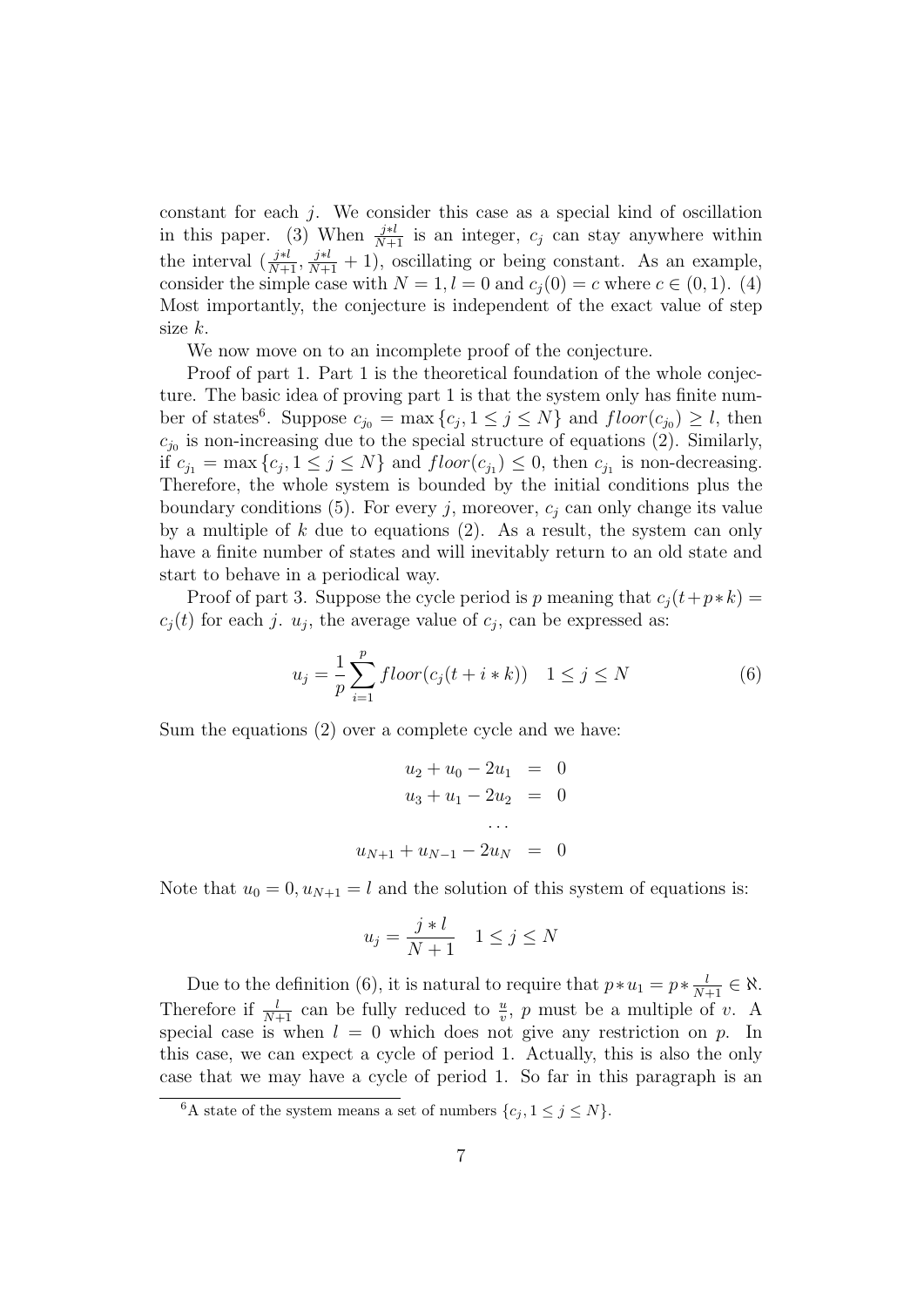incomplete proof of part 2. We will discuss the proof of the rest part of our conjecture in the final section.

The conjecture implies both the strong convergence of  $c_i$  and the weak convergence of  $floor(c_i)$  in the limit  $k \rightarrow 0$  in the long term. We consider the simple case when l and  $N + 1$  are coprime. As the value of k decreases, the amplitude of oscillation also decreases. Moreover, the average value of  $floor(c_j)$  is restricted to be  $\frac{j * l}{N+1}$ . Therefore,  $c_j$  must oscillate around the integer  $floor(\frac{j*l}{N+1}) + 1$  which guarantees the strong convergence of  $c_j$ . However, the strong convergence of  $c_j$  should be understood in the sense of the weak convergence of  $floor(c_i)$ . Independent of the strong convergence of  $c_j$ ,  $floor(c_j)$  always oscillates between two values:  $floor(\frac{j * l}{N+1})$ and  $floor(\frac{j+l}{N+1}) + 1$ . The average value of  $floor(c_j)$  over a complete cycle is a constant which implies the weak convergence of  $floor(c_i)$ .



Figure 3: Plot of a transition. It is part of a numerical simulation with system parameters  $N = 4, l = 4, k = 0.001$ . As shown in the figure,  $c_2$  is drifting at the beginning and  $c_3$  is oscillating. When  $c_2$  reaches the integer 2, the transition occurs. After the transition,  $c_2$  starts to oscillate while  $c_3$ starts to drift.

We need more careful discussion for the normal case when l and  $N+1$ may not be coprime. In such case, we argue that  $c_j$  of those sites such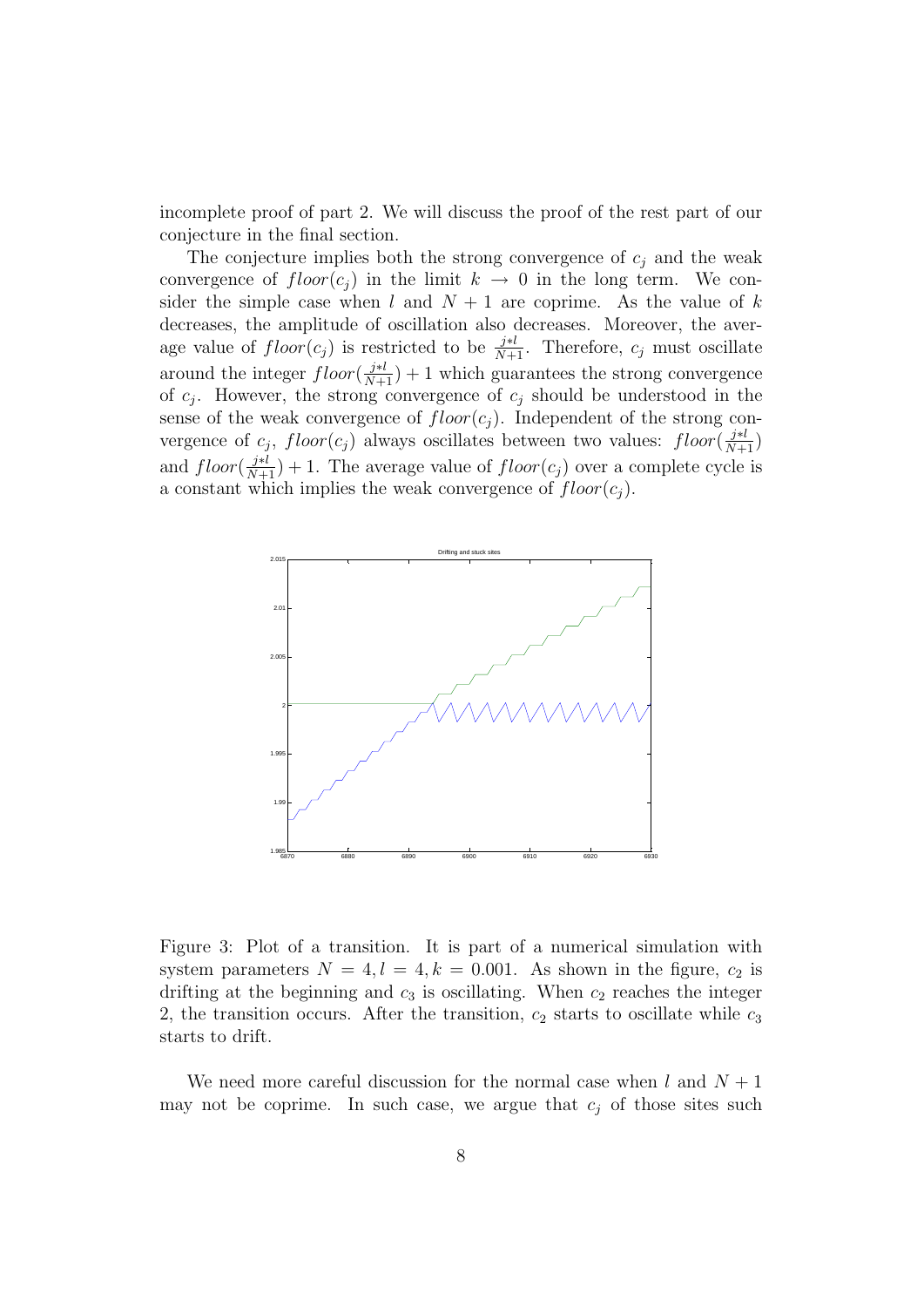that  $\frac{j*l}{N+1} \in \mathbb{N}$  is determined by the initial conditions of the system<sup>7</sup> but it needs theoretical proof. However, the weak convergence of  $floor(c_j)$  is still guaranteed.

We now apply the idea of oscillation and time averaging procedure in the proof of conjecture part 3 to the time evolving process of the system.



Figure 4: Plots of  $c_i$  versus number of steps with same system parameters  $N = 3, l = 3$  and same initial conditions. The upper plot is the result of  $k = 0.001$  and the lower one is using  $k = 0.0005$ . If we use time index  $t = m * k$  where m is the step number, the two plots look the same in this scale.

As shown in figure  $1(a)$  and  $2(a)$ , there are some transient horizontal regions before the systems stop evolving<sup>8</sup>. We argue that there are two types of sites: "drifting" sites and "stuck" sites [2]. Namely, a drifting site is in transit between two differnent numbers (may not be two integers) and a stuck site oscillates periodically around a number (may not be an integer). When a site changes its pattern or oscillation of drifting, or changes from drifting to oscillating or in the opposite direction, we call it a transition.

<sup>&</sup>lt;sup>7</sup>Recall that  $c_j$  can stay anywhere within the interval  $(\frac{j+l}{N+1}, \frac{j+l}{N+1} + 1)$  in this case.

<sup>&</sup>lt;sup>8</sup>The expression here may not be so accurate. We consider the appearence of periodic behavior in the long times as the end of evolving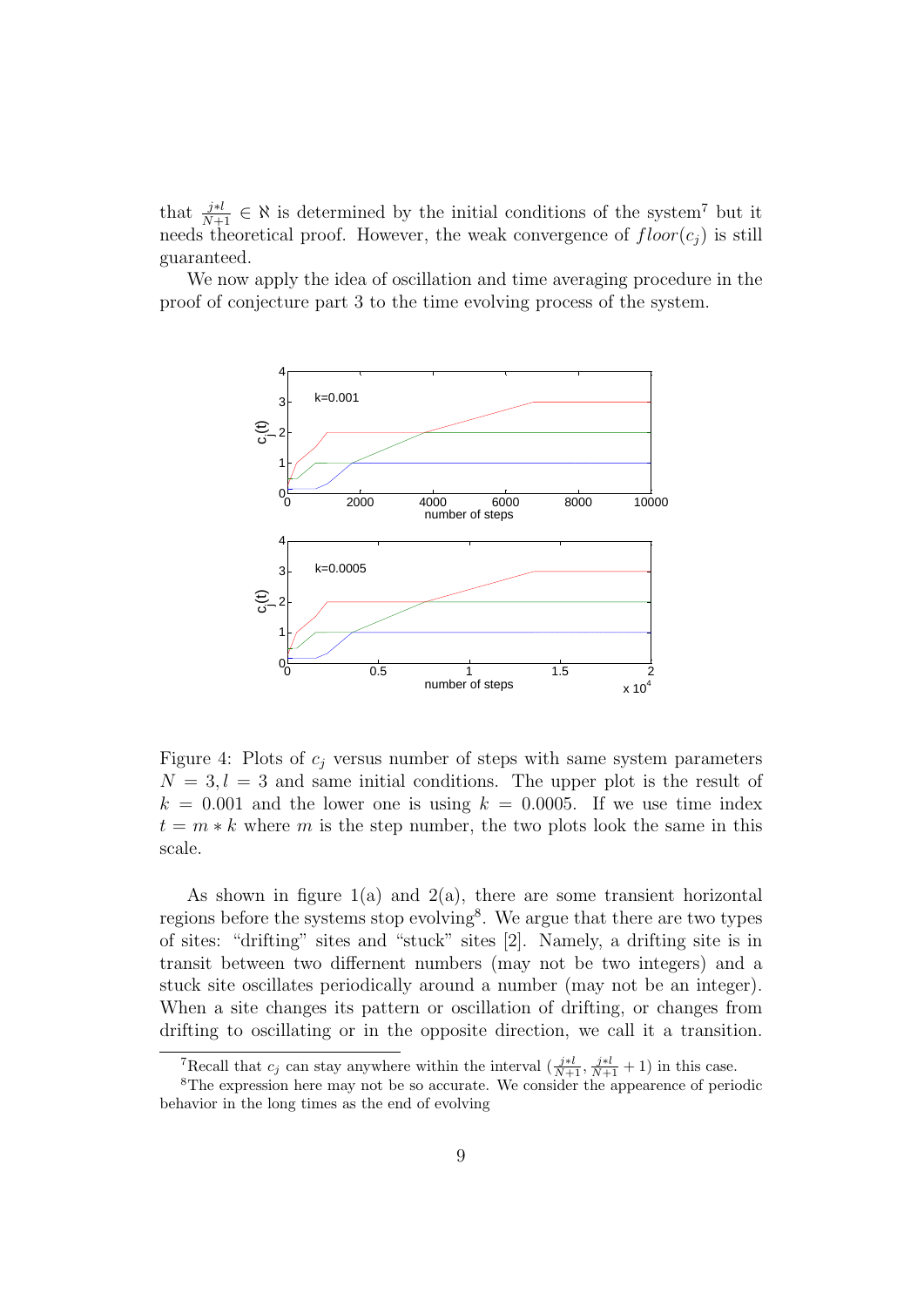A transition occurs when a drifting site reaches the value of an integer (as shown in figure (3)). The whole evolving process can be considered as a sequence of drifting or oscillating processes and transitions.

When k is sufficiently small, every drifting site  $c_i$  provides a stationary environment for its neighbors in the sense that  $floor(c_i)$  does not change during the drifting process. Suppose  $c_{j_0}$  and  $c_{j_1}$  are a pair of drifting sites within a certain period of time. They serve as a set of fixed boundary conditions for the sites between them<sup>9</sup>. Therefore, we can apply the time averaging procedure as before and expect strong convergence of  $c_j$  and weak convergence of  $floor(c_i)$  for  $j_0 < j < j_1$ .

We have argued that the amplitude of oscillation is proportional to  $O(k)$ . Moreover, it is shown numerically that the number of steps a transition needs remains finite in the limit  $k \to 0$ . Thus the time a transition lasts for is propotional to  $O(k)$ . As shown in figure (4), the dynamics of the systems are almost the same for  $k = 0.001$  and  $k = 0.0005$ . In fact the slight difference is proportional to  $O(k)$  and is invisible in this scale.

So far, it is reasonable to conclude that we can define the  $k \to 0$  limit of the system of equations (2). Therefore, the regularization of discretization is well-defined and reasonable.

## 4 Approximating Floor Functions

The basic idea of this section is to construct a sequence of continuously differentiable functions  $q_{\epsilon}(x)$  to approximate floor function  $floor(x)$  and investigate the behavior of solutions in the limit  $\epsilon \to 0$ .

Let  $frac(x)$  denote the fractional part<sup>10</sup> of real number x. We utilize hyperbolic tangent function  $\tanh(x)$  and define  $q_{\epsilon}(x)$  as follows:

$$
q_{\epsilon}(x) = \begin{cases} floor(x) + \frac{1}{2} \left\{ \tanh\left(\frac{\frac{(1-\epsilon)+1}{2} - frac(x)}{2\left[frac(x-\epsilon)\right]\left[frac(x-\epsilon)\right]}\right) + 1 \right\} & frac(x) \in (1-\epsilon, 1) \\ floor(x) & frac(x) \in [0, 1-\epsilon] \end{cases}
$$

Figure (5) demonstrates how this sequence of functions  $q_e(x)$  approximate  $floor(x)$  in the limit  $\epsilon \rightarrow 0$ .

<sup>10</sup>Therefore  $frac(x) = x - floor(x)$ .

<sup>&</sup>lt;sup>9</sup>It also explains why the cycle is less than  $N + 1$  when l and  $N + 1$  are not coprime. When  $\frac{j * l}{N+1}$  is an integer,  $floor(\frac{j * l}{N+1})$  stays constant and the j<sup>th</sup> site cuts the whole chain into pieces. Each piece has fixed boundary conditions and can oscillate separately with a period of  $p < N + 1$ .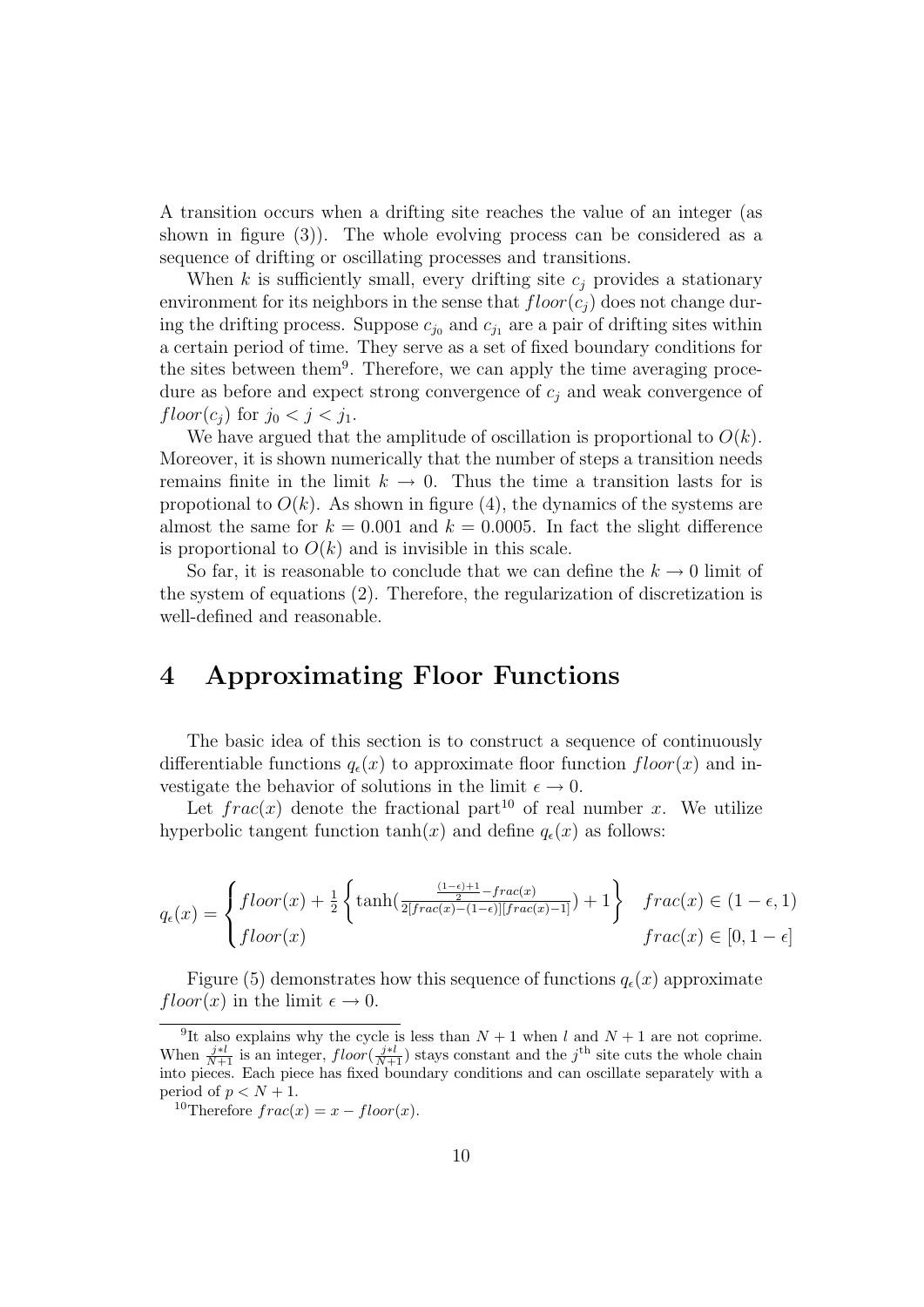

Figure 5: Plots of  $q_{\epsilon}(x)$  with  $\epsilon = 0.25$  (b)  $\epsilon = 0.1$ .



Figure 6: Numerical results of (a)  $c_j$  vs. t and (b)  $q_{\epsilon}(c_j(t))$  vs. t with system parameters  $N = 4, l = 4, \epsilon = 0.1$ .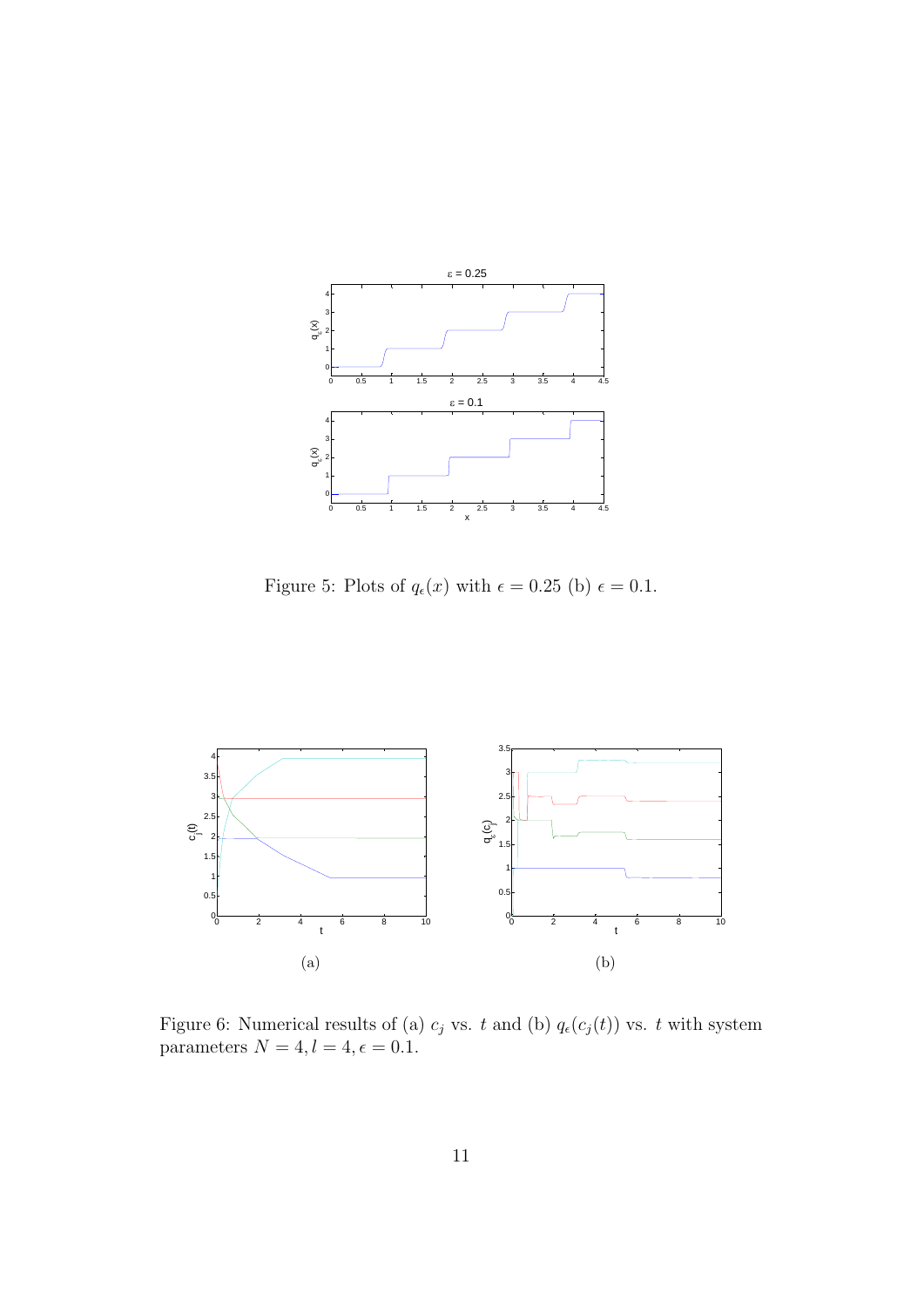Due to numerical results, we can expect strong convergence of both  $c_i$  and  $q_{\epsilon}(j)$ . We present this result using a simple example with system parameters  $N = 4, l = 4$ . Figure 6(a) shows that we can still treat the integer j as the limit of  $c_j$ , which is consistent with the results we obtain using regularization of discretization<sup>11</sup>. Figure 6(b) shows that we even have strong convergence of  $q_{\epsilon}(c_j)$  and the limit of convergence is  $\frac{j+l}{N+1}$ . Recall that we only have weak convergence of  $floor(c_j)$  when using regularization of discretization. However, the value of  $u_j$ , which represents the average value of  $floor(c_j)$ , is exactly  $\frac{j+l}{N+1}$ .

The example with  $N = 4, l = 4, \epsilon = 0.1$  itself provides insight into the behavior of the system, especially the possible limits of  $c_i$  and  $q_e(c_i)$  in the limit  $\epsilon \to 0$ . The strong convergence can be demonstrated directly by calculating numerically the difference between real values of  $c_i$  and  $q_{\epsilon}(c_i)$  and their expected limits. As a result, we can argue that the regularization of approximating floor functions is reasonable.

## 5 Conclusion and Further Questions

In this paper we have shown that the two types of regularization, namely discretization of the derivative and approximation of floor functions, are welldefined and reasonable. They both imply strong convergence of  $c_j$  in a certain limit and moreover, they share the same limit of convergence. However, the first type of regularization features a weak convergence of  $floor(c_i)$  while the second type features a strong convergence of  $q_{\epsilon}(c_i)$  in contrast. They also share the same limit of convergence.

Some further questions concern the theoretical proof of the results presented in section 3 and 4. One idea to prove the conjecture in section 3 is to show that there can not be any drifting sites when the system is oscillating. Because  $u_j$ , the average value of  $floor(c_j)$ , is a constant,  $floor(c_j)$  can only take two values if  $u_j$  is not an integer or one value if  $u_j$  is an integer. Again, since there are no drifting sites, the amplitude of oscillation can only be  $O(k)$ . Therefore, the pattern of the oscillation is fixed. We can move on to prove part 2 of the conjecture concerning cycle period based on the pattern of the oscillation.

I would like to thank Professor Shankar Venkataramani here for his help with my research project.

<sup>&</sup>lt;sup>11</sup>Recall that in this case,  $c_j$  oscillates around the integer j with an oscillation amplitude proportional to  $O(k)$ .